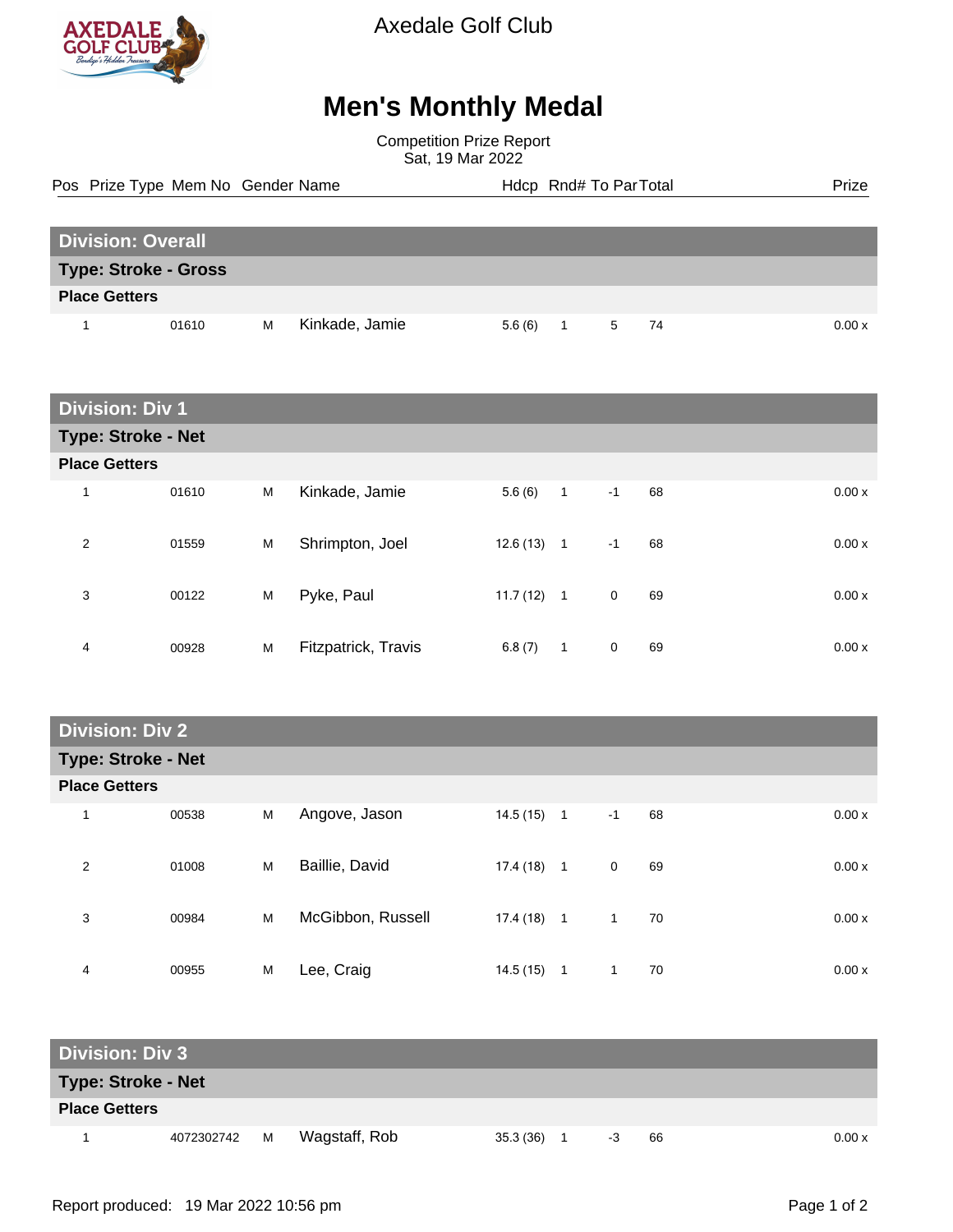| Pos Prize Type Mem No Gender Name |       |   |                     | Hdcp Rnd# |                |      | Total | Prize  |
|-----------------------------------|-------|---|---------------------|-----------|----------------|------|-------|--------|
| 2                                 | 00816 | M | Fiske-Kealy, Xavier | 30.7(31)  | $\overline{1}$ | $-3$ | 66    | 0.00x  |
| 3                                 | 01092 | M | Velthuis, Rob       | 30.9(31)  | - 1            | 2    | -71   | 0.00 x |
| 4                                 | 01611 | M | Kinkade, Ryan       | 33.8(34)  | $\overline{1}$ | 2    | 71    | 0.00x  |

| <b>Division: Overall</b>  |       |           |                   |              |                            |                |    |         |
|---------------------------|-------|-----------|-------------------|--------------|----------------------------|----------------|----|---------|
| <b>Type: Stroke - Net</b> |       |           |                   |              |                            |                |    |         |
| <b>Ball Rundowns</b>      |       |           |                   |              |                            |                |    |         |
| (no. 1)                   | 01366 | M         | Robertson, Graeme | $14.4(15)$ 1 |                            | $\mathbf{1}$   | 70 | $0.00x$ |
| (no. 2)                   | 01102 | ${\sf M}$ | Laity, Glenn      | $10.8(11)$ 1 |                            | $\overline{2}$ | 71 | $0.00x$ |
| (no. 3)                   | 00080 | ${\sf M}$ | Lowndes, Ernie    | $26.0(26)$ 1 |                            | $\overline{2}$ | 71 | 0.00x   |
| (no. 4)                   | 01449 | M         | Makeham, William  | $20.6(21)$ 1 |                            | 3              | 72 | $0.00x$ |
| (no. 5)                   | 00923 | ${\sf M}$ | Higgins, Denis    | $14.4(15)$ 1 |                            | 3              | 72 | 0.00x   |
| (no. 6)                   | 00111 | ${\sf M}$ | Purdon, Mick      | $19.8(20)$ 1 |                            | 3              | 72 | 0.00x   |
| (no. 7)                   | 01184 | M         | Henderson, Greg   | $12.8(13)$ 1 |                            | 3              | 72 | 0.00x   |
| (no. 8)                   | 01049 | M         | O'Connor, Sean    | $15.1(15)$ 1 |                            | 3              | 72 | 0.00x   |
| (no. 9)                   | 00508 | M         | Lee, Steven       | 9.2(9)       | $\overline{1}$             | 3              | 72 | 0.00x   |
| (no. 10)                  | 01531 | M         | Johnstone, Gary   | 6.3(6)       | $\overline{\phantom{0}}$ 1 | 3              | 72 | 0.00x   |

**Special Prizes**

| Monthly<br>Medal | 00816 | м | Fiske-Kealy, Xavier | 0.00 x Monthly Medal |
|------------------|-------|---|---------------------|----------------------|
|------------------|-------|---|---------------------|----------------------|

| <b>Division: Overall</b> |       |   |             |  |  |  |        |
|--------------------------|-------|---|-------------|--|--|--|--------|
| <b>Type: Special</b>     |       |   |             |  |  |  |        |
| <b>Special Prizes</b>    |       |   |             |  |  |  |        |
| Putting                  | 00572 | м | Kettle, Max |  |  |  | 0.00 x |